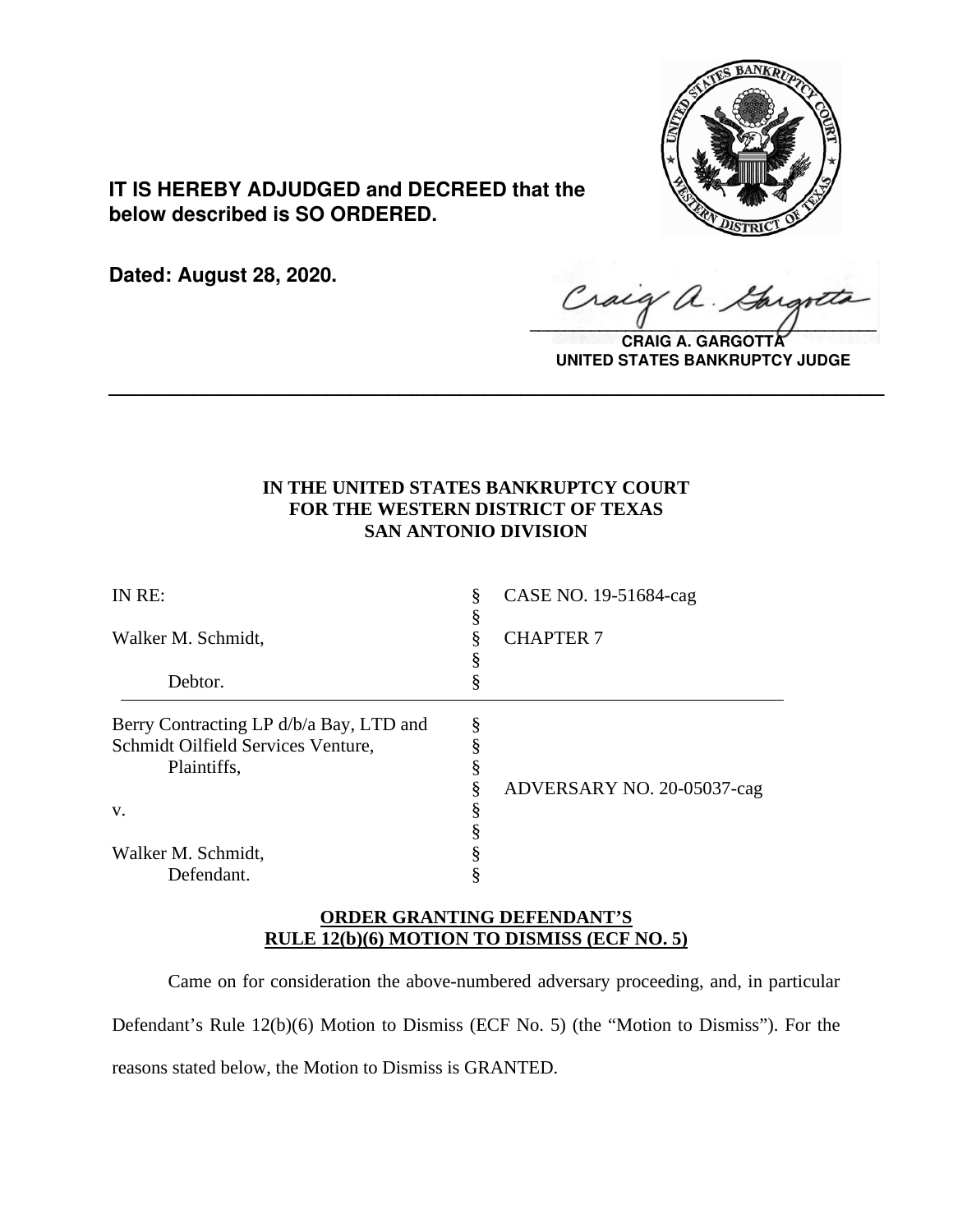#### **PROCEDURAL BACKGROUND**

On July 12, 2019, Debtor filed his Voluntary Petition under Chapter 7. (Case No. 19-51684, ECF No. 1). On September 16, 2019, the Court entered an Order Granting the Chapter 7 Trustee's Motion for Extension of Certain Case Deadlines. (Case No. 19-51684, ECF Nos. 11, 12). On April 10, 2020, Plaintiffs filed their Motion to Extend Deadline to Object to Discharge and Dischargeability (the "Motion to Extend") in Defendant's Chapter 7 bankruptcy case. (Case No. 19-51684, ECF No. 36). Defendant filed a Response to the Motion to Extend, objecting to extending the deadline to object to discharge and dischargeability. (Case No. 19-51684, ECF No. 38). On June 2, 2020, the Court conducted a hearing to consider whether cause exists to extend Plaintiffs' deadline for objecting to dischargeability. On May 6, 2020, the Clerk of the Bankruptcy Court, through the Bankruptcy Noticing Center, sent a Notice of Hearing to all parties setting the Motion to Extend for hearing on June 2, 2020 at 9:30 A.M. (Case No. 19-51684, ECF No. 40). On May 29, 2020—prior to the hearing and despite there being no order from the Court granting Plaintiffs' Motion to Extend—Plaintiffs filed their Complaint to Determine Dischargeability (the "Complaint"). (ECF No. 1). Surprisingly, on June 2, 2020, Plaintiffs appeared at the hearing on their Motion to Extend and requested the Court mark the Motion to Extend as moot. The Court granted Plaintiffs' request.<sup>1</sup> On June 9, 2020, Defendant filed his Rule 12(b)(6) Motion to Dismiss (ECF No. 5), and Brief in Support of Motion to Dismiss Complaint to Determine Dischargeability (ECF No. 4). On June 30, 2020, Plaintiffs filed their Response to Defendant's Rule 12(b)(6) Motion to Dismiss (ECF No. 6). On August 4, 2020, the Court conducted a hearing and took the

 $<sup>1</sup>$  At the hearing on the Motion to Extend, both opposing counsel and the Court intimated concerns that mooting</sup> Plaintiffs' Motion to Extend without the Court finding that cause exists for granting an extension to file objections to dischargeability might render Plaintiffs' Complaint untimely. Nevertheless, Plaintiffs insisted the Court mark Plaintiffs' Motion to Extend as moot.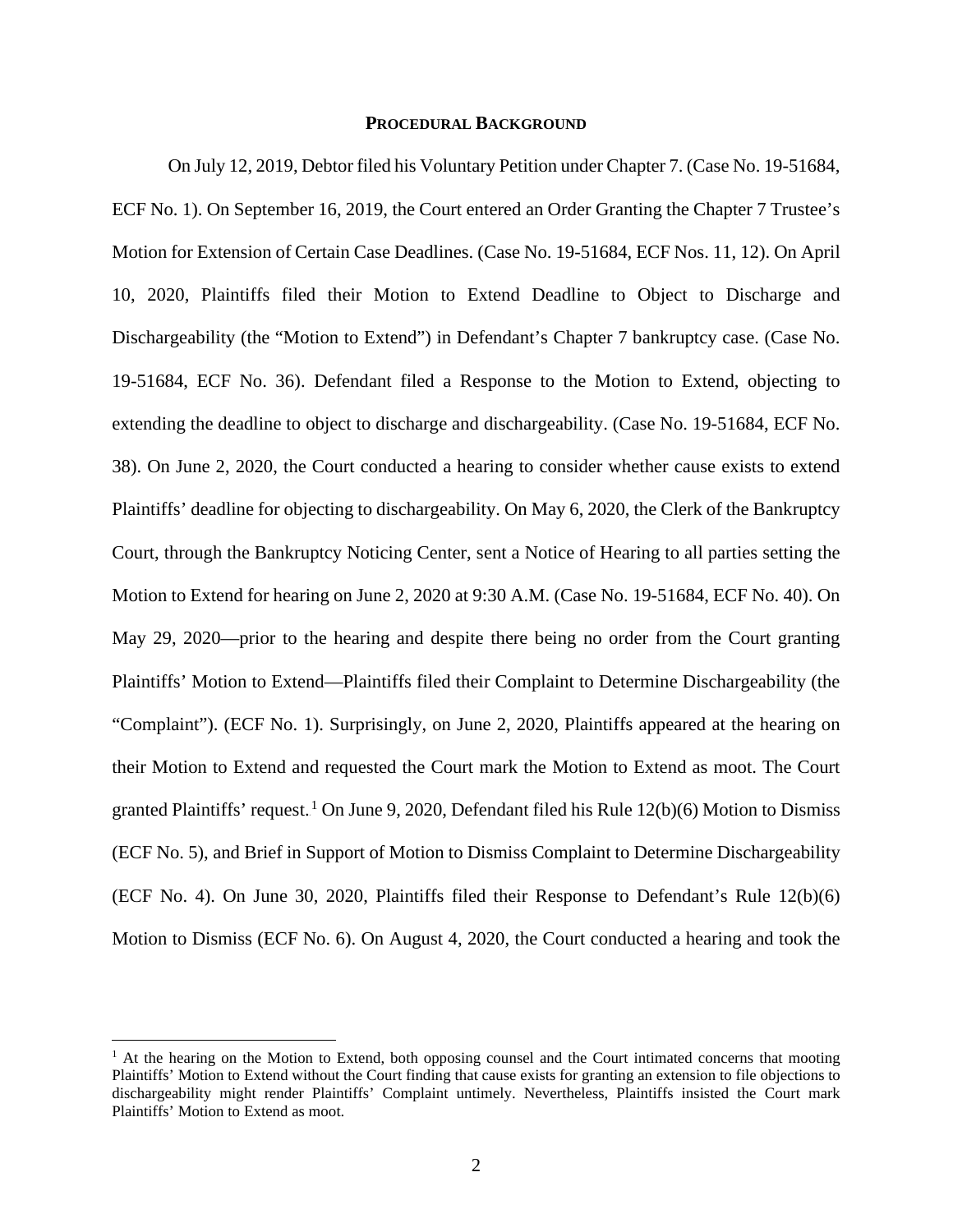matter under advisement. For the reasons stated below, the Court finds Defendant's Motion to Dismiss should be granted.

#### **DISCUSSION**

### **A. Standards For Rule 12(b)(6) Motions to Dismiss**

Federal Rule of Civil Procedure  $12(b)(6)$  is made applicable to adversary proceedings by Fed. R. Bankr. P. 7012. When considering a motion to dismiss for failure to state a claim, the court must "accept all well-pleaded facts as true and view all facts in the light most favorable to the plaintiff." *Thompson v. City of Waco, Tex.*, 764 F.3d 500, 502–03 (5th Cir. 2014) (citing *Ashcroft v. Iqbal*, 556 U.S. 662, 678 (2009)). "To survive dismissal, a plaintiff must plead 'enough facts to state a claim to relief that is plausible on its face.'" *Id.* (quoting *Bell Atl. Corp. v. Twombly*, 550 U.S. 544, 570 (2007)). "A claim has facial plausibility when the plaintiff pleads factual content that allows the court to draw the reasonable inference that the defendant is liable for the misconduct alleged." *Iqbal*, 556 U.S. at 678; see also *Twombly*, 550 U.S. at 570 (holding complaint must allege enough facts to move the claim "across the line from conceivable to plausible"). Determining whether the plausibility standard is met is "a context-specific task that requires the reviewing court to draw on its judicial experience and common sense." *Iqbal*, 556 U.S. at 679; *see also Doe ex rel. Magee v. Covington Cnty. Sch. Dist. ex rel. Keys*, 675 F.3d 849, 854 (5th Cir. 2012) (en banc) ("Our task, then, is to determine whether the plaintiff stated a legally cognizable claim that is plausible, not to evaluate the plaintiff's likelihood of success.").

Normally, in ruling on a Rule 12(b)(6) motion to dismiss, the Court cannot look beyond the pleadings, and must "accept[ ] as true those well-pleaded factual allegations in the complaint." *Hall v. Hodgkins*, 305 F. App'x. 224, 227–28 (5th Cir. 2008); *Cinel v. Connick,* 15 F.3d 1338, 1341 (5th Cir. 1994); *Test Masters Educ. Serv., Inc. v. Singh*, 428 F.3d 559, 570 (5th Cir. 2005). In addition to facts alleged in the pleadings, however, the Court "may also consider matters of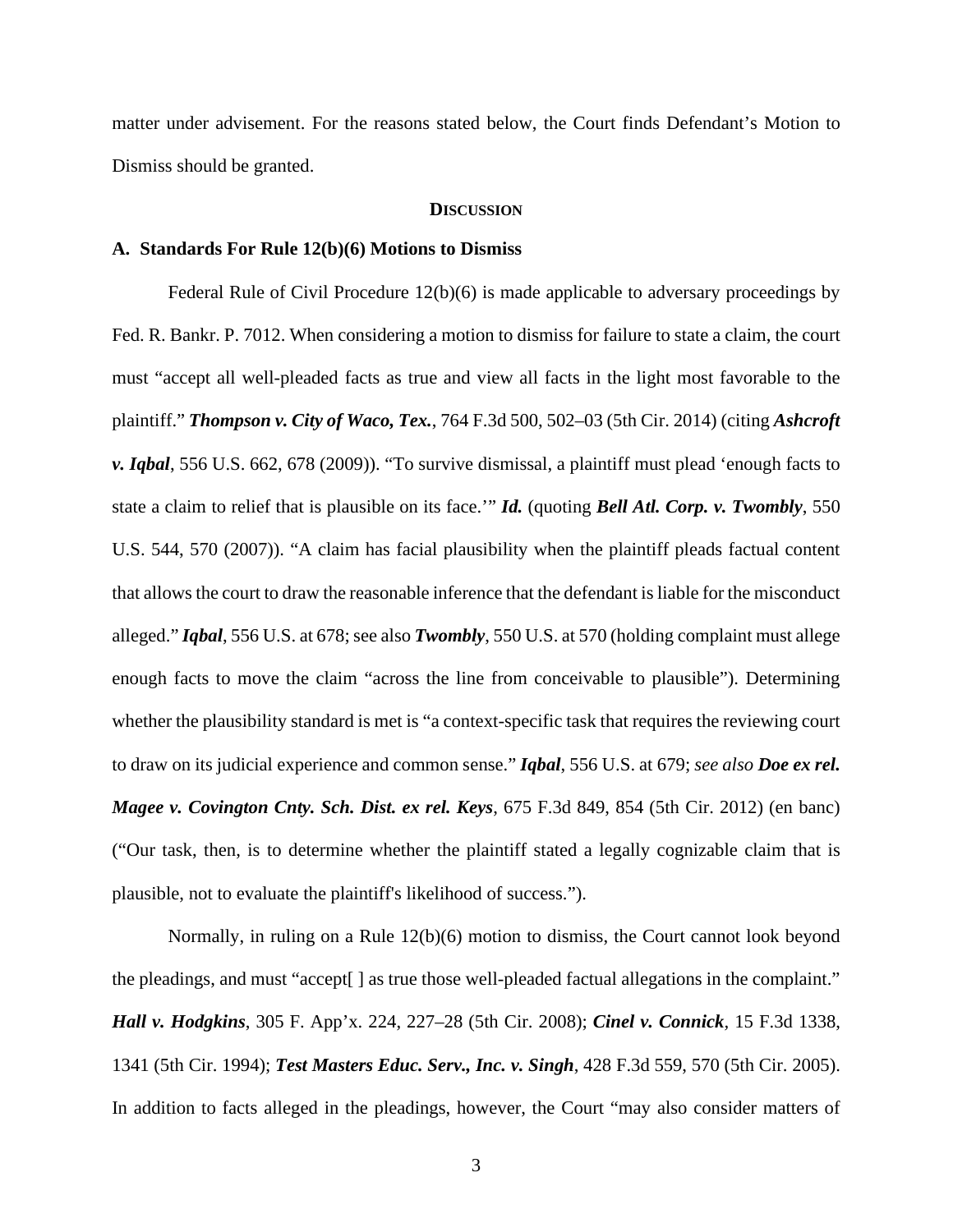which [it] may take judicial notice." *Lovelace v. Software Spectrum, Inc.*, 78 F.3d 1015, 1017– 18 (5th Cir. 1996); *see* Fed. R. Evid. 201(f) ("Judicial notice may be taken at any stage of the proceeding."). Further, "it is clearly proper in deciding a 12(b)(6) motion to take judicial notice of matters of public record." *Norris v. Hearst Tr.*, 500 F.3d 454, 461 n. 9 (5th Cir. 2007); *see also Cinel*, 15 F.3d at 1343 n. 6 ("In deciding a 12(b)(6) motion to dismiss, a court may permissibly refer to matters of public record."). Therefore, if a successful affirmative defense appears based on the facts pleaded and judicially noticed, then dismissal under Rule 12(b)(6) is proper. *Kansa Reinsurance Co., Ltd. v. Cong. Mortg. Corp. of Tex.*, 20 F.3d 1362, 1366 (5th Cir.1994).

Here, it is a matter of public record, and the Court takes judicial notice that the date set for the first meeting of the creditors was August 20, 2019. (Case No. 19-51684, ECF No. 3, at ¶ 7) Accordingly, under Fed. R. Bankr. P.  $4007(c)^2$  the original deadline for filing a complaint to object to dischargeability was October 21, 2019. (Case No. 19-51684, ECF No. 3, at ¶ 9). On September 16, 2019, the Court entered an Order Granting the Chapter 7 Trustee's Motion for Extension of Certain Case Deadlines (Case No. 19-51684, ECF Nos. 11, 12). As a result of that Order, the deadlines for filing objections to discharge under § 727 and objections to the dischargeability of particular debts under § 523 were extended to 60 days after the conclusion of the meeting of creditors. (*Id*.). Debtor's § 341 meeting was continued multiple times—ultimately concluding on February 19, 2020. As such, the deadline for filing an objection to discharge or dischargeability was April 18, 2020. Thereafter, on April 10, 2020 Plaintiffs' Motion to Extend was timely filed. (Case No. 19-51684, ECF No. 36). Nevertheless, before the Court had opportunity to rule on the Motion to Extend, Plaintiffs filed their Complaint on May 29, 2020—forty-one days after the extended deadline ran. (ECF No. 1). Further, the Court was never afforded an opportunity to rule

<sup>&</sup>lt;sup>2</sup> All references to a "Rule" hereinafter shall be in reference to the Federal Rules of Bankruptcy Procedure.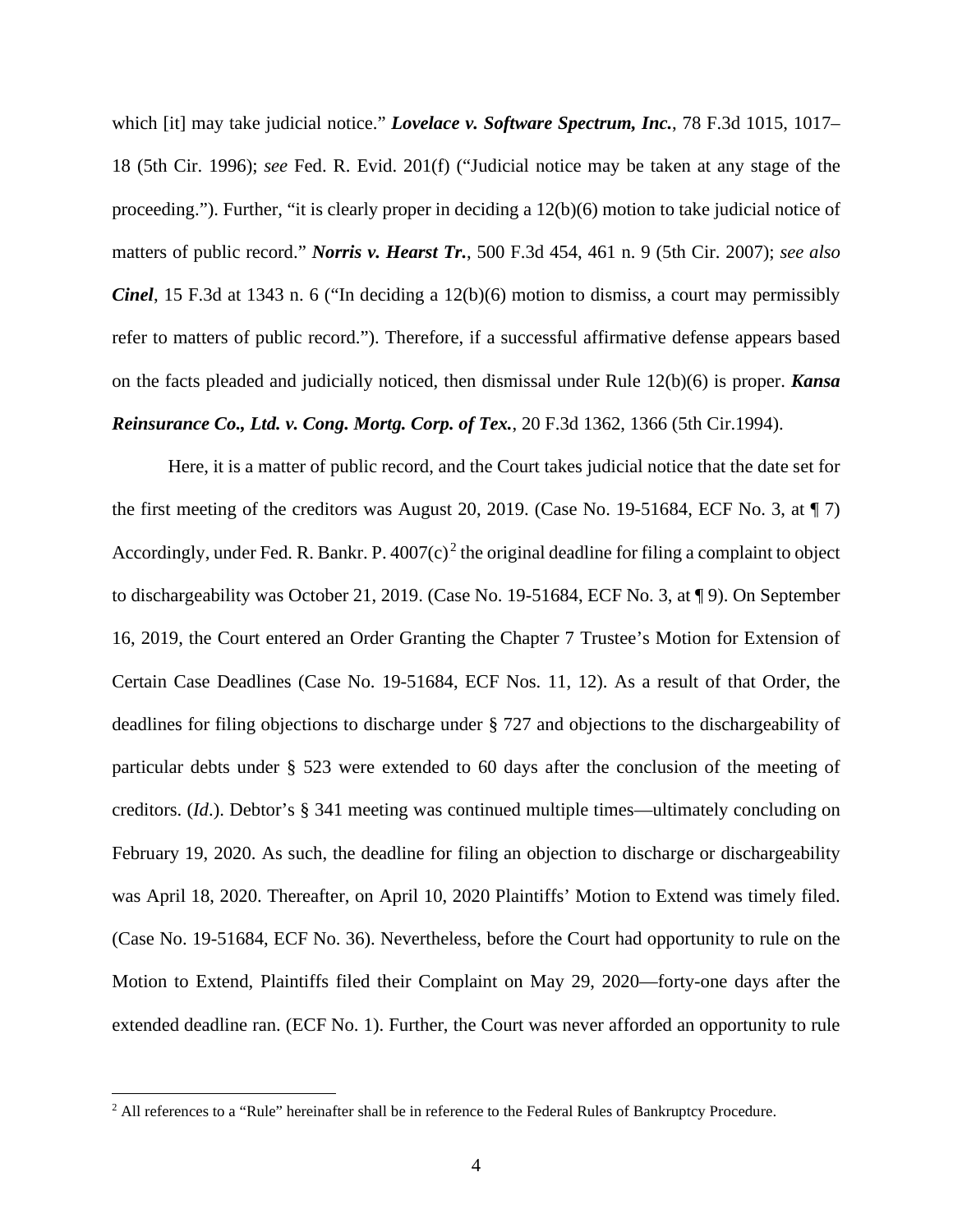on Plaintiffs' Motion to Extend which was marked moot—at Plaintiffs' request—at the hearing on June 2, 2020. Accordingly, the issue becomes whether Plaintiffs' Motion to Extend —which was mooted before the Court had opportunity to determine if cause was shown to extend the deadline preserves Plaintiffs' filing deadline. It does not.

### **B. Fed. R. Bankr. P. 4004(b) Does Not Indefinitely Suspend Deadlines to File Objections To Dischargeability**

The Federal Rules of Bankruptcy Procedure specify and established the controlling time prescriptions for objections to discharge. 28 U.S.C. § 2075; *Kontrick v. Ryan*, 540 U.S. 443, 453 (2004). Moreover, one of the primary purposes of the Federal Rules of Bankruptcy Procedure is to "instruct the court on the limits of its discretion to grant motions for complaint-filing-time enlargements." *Kontrick*, 540 U.S. at 456. Rule 4007(c) governs the time for filing objections to discharge under 11 U.S.C. § 523, stating: "a complaint to determine the dischargeability under § 523(c) shall be filed no later than 60 days after the first date set for the meeting of creditors under § 341(a)." Rule 4004(b)(1) governs extensions to objections to discharge, stating: "On motion of any party in interest, after notice and hearing, the court may for cause extend time to object to discharge. Except as provided in subdivision (b)(2), the motion shall be filed before the time has expired."

Based on the plain language of Rules 4004(b) and 4007(c), the Court finds several requirements are necessary when determining whether a motion to extend time to object to dischargeability should be granted or denied: (1) a party in interest must file a motion; (2) other parties in interest must receive notice; (3) the motion to extend must be filed within 60 days after the first date set for the § 341 meeting or before the deadline provided in an order that extends time to file a complaint objecting to discharge or dischargeability, unless an exception exists under Rule  $4004(b)(2)$ ; (4) the Court must conduct a hearing; and (5) after hearing, the Court must determine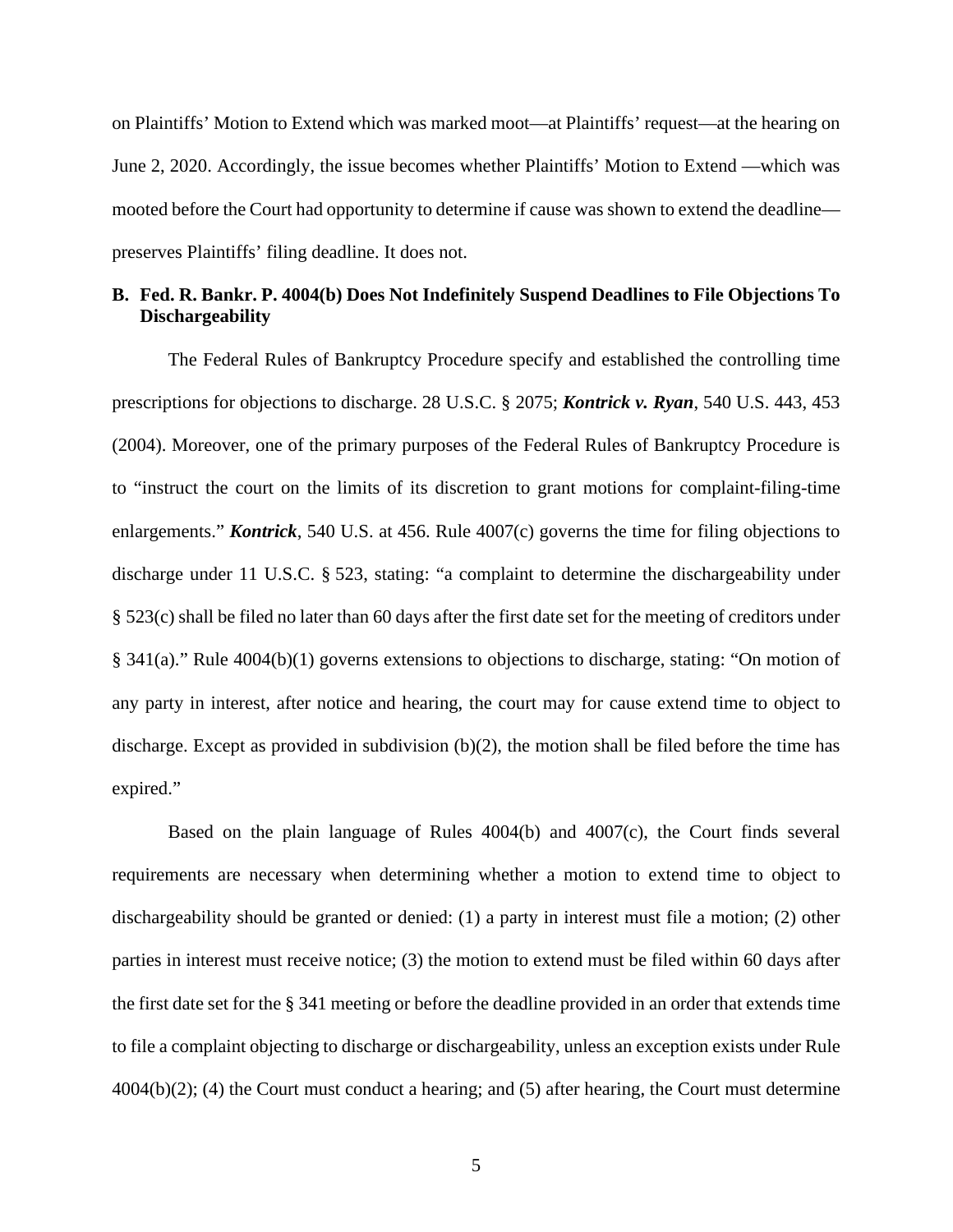whether cause exists to grant the requested extension. Here, it is undisputed that elements one, two, and three were satisfied. Moreover, the Court held a hearing on Plaintiffs' Motion to Extend. Nevertheless, the Court was never afforded the opportunity to rule on Plaintiff's Motion to Extend because—instead of showing cause as to why Plaintiffs' extension should be granted—Plaintiffs requested the Court mark their Motion to Extend as moot. In response, Defendant filed his Motion to Dismiss, arguing that without a Court order extending Plaintiffs' deadline to object to dischargeability, Plaintiffs' Complaint is untimely and should be dismissed. Defendant is correct.

Plaintiffs' response and arguments against the Motion to Dismiss rely on three primary cases: (1) *In re McCormack,* 244 B.R. 203 (Bankr. D. Conn. 2000); (2) *Coggin v. Coggin (In re Coggin)*, 30 F.3d 1443 (11th Cir. 1994), *abrogated by Kontrick v. Ryan*, 540 U.S. 443 (2004); and (3) *Kontrick v. Ryan*, 540 U.S. 443 (2004). Plaintiffs argue each case supports their theory that merely filing a motion to extend time to object to dischargeability "suspends" the objection deadline—perhaps indefinitely. The Court disagrees and notes such a rule would have perverse consequences on the bankruptcy process—rendering objections deadlines almost meaningless. Fortunately, neither *McCormack*, *Coggin*, or *Kontrick* espouse such a rule.

Instead, both *McCormack* and *Coggin* address the timeliness of motions to extend the deadline to object to dischargeability. *McCormack* addresses timing differences between extensions for objections to dischargeability as opposed to extensions for objection to exemptions. 244 B.R. at 203. While extensions for objecting to exemptions must be both filed and granted prior to the deadline, extensions for objection to dischargeability must only be filed prior to the deadline. *Id.* at 208. Unfortunately for Plaintiffs, *McCormack* also acknowledges the Rules only allow granting an extension for objecting to dischargeability "upon a demonstration of cause." *Id.* Similarly, *Coggin* addresses when a motion to extend objections to dischargeability is "made." 30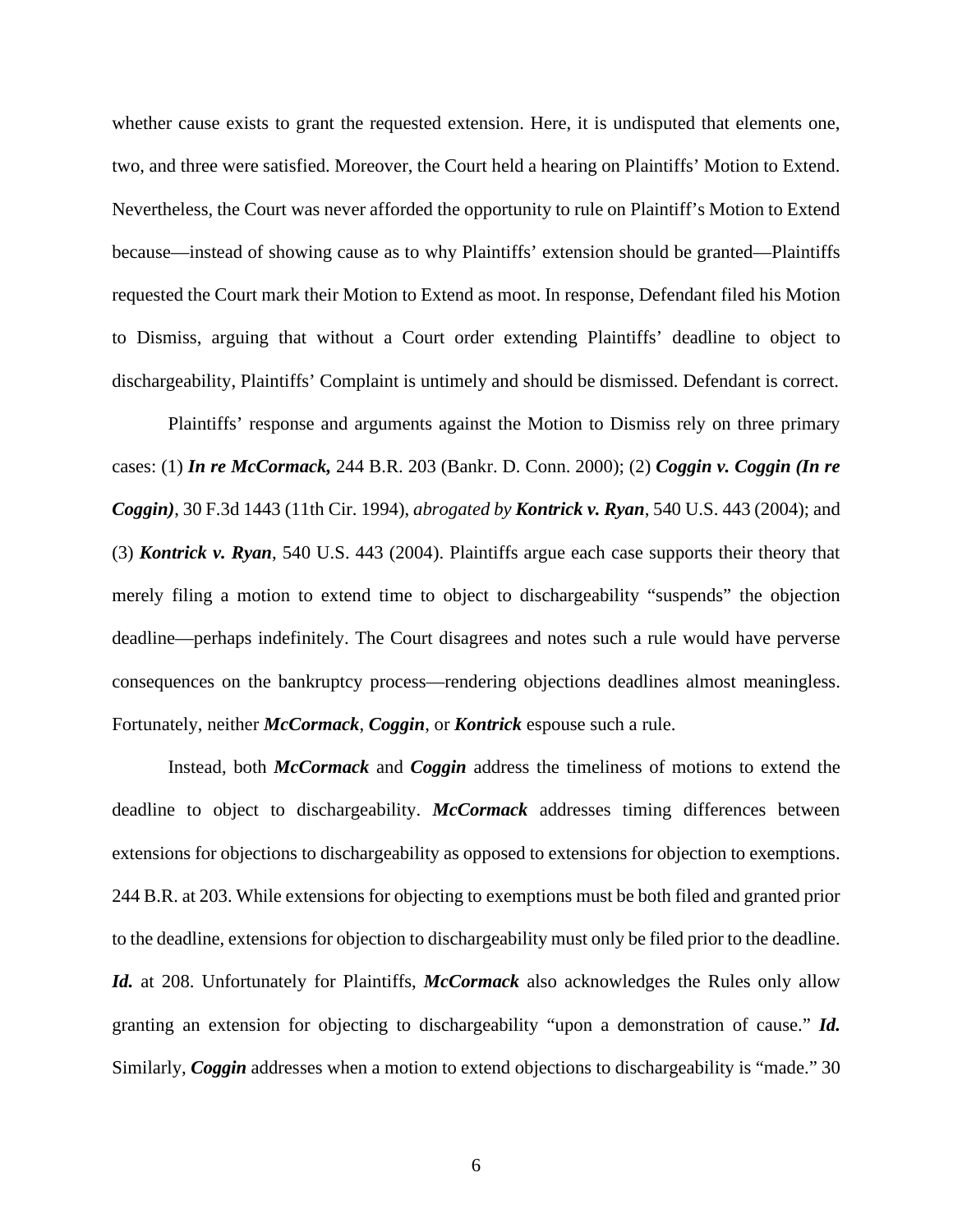F.3d at 1450. *Coggin* recognizes objections to dischargeability filed after the deadline relate back to the date the motion to extend the deadline to object to dischargeability was filed.

Here, no one disputes Plaintiff's Motion to Extend was timely. Therefore, arguably, if cause was shown and the Court granted Plaintiffs' Motion to Extend, then Plaintiffs' untimely filed Complaint would relate back to when their Motion to Extend was made. Unfortunately, the Court was never afforded opportunity to rule on Plaintiffs' Motion to Extend. Instead, at the June 2, 2020 hearing on Plaintiffs' Motion to Extend, Plaintiffs requested the Court moot the Motion to Extend rather than show cause as to why their Motion to Extend should be granted. With no order finding cause shown and granting Plaintiffs' Motion to Extend, there is nothing in the record to which Plaintiffs' untimely filed Complaint can relate back.

While *McCormack* and *Coggin* address timeliness under Rule 4004, *Kontrick* addresses timeliness of raising Rule 4004 as a defense. 540 U.S. 443 (2004). *Kontrick* holds that "a debtor forfeits the right to rely on Rule 4004 if the debtor does not raise the Rule's time limitation before the bankruptcy court reaches the merits of the creditor's objection to discharge." *Id.* at 447. The Court finds Plaintiffs' reliance on *Kontrick* is also misplaced, as that is precisely the opposite of what occurred in this case. Rather than raising this issue after the Court assessed the merits of Plaintiffs' complaint, Defendant challenged the timeliness of Plaintiffs' Complaint from the outset.

Based on the Order Granting the Trustee's Motion for Extension of Certain Case Deadlines (Case No. 19-51684, ECF Nos. 11, 12) the deadlines for filing objections to discharge under § 523 were extended to April 18, 2020. On May 29, 2020, Plaintiffs' filed their Complaint. (ECF No. 1). Plaintiffs' timely filed Motion to Extend was mooted at Plaintiffs' request—effectively rendering the Court unable to make a finding whether causes exists to extend the filing deadline or rule on Plaintiffs' Motion to Extend. With no Motion to Extend for which Plaintiffs' Complaint